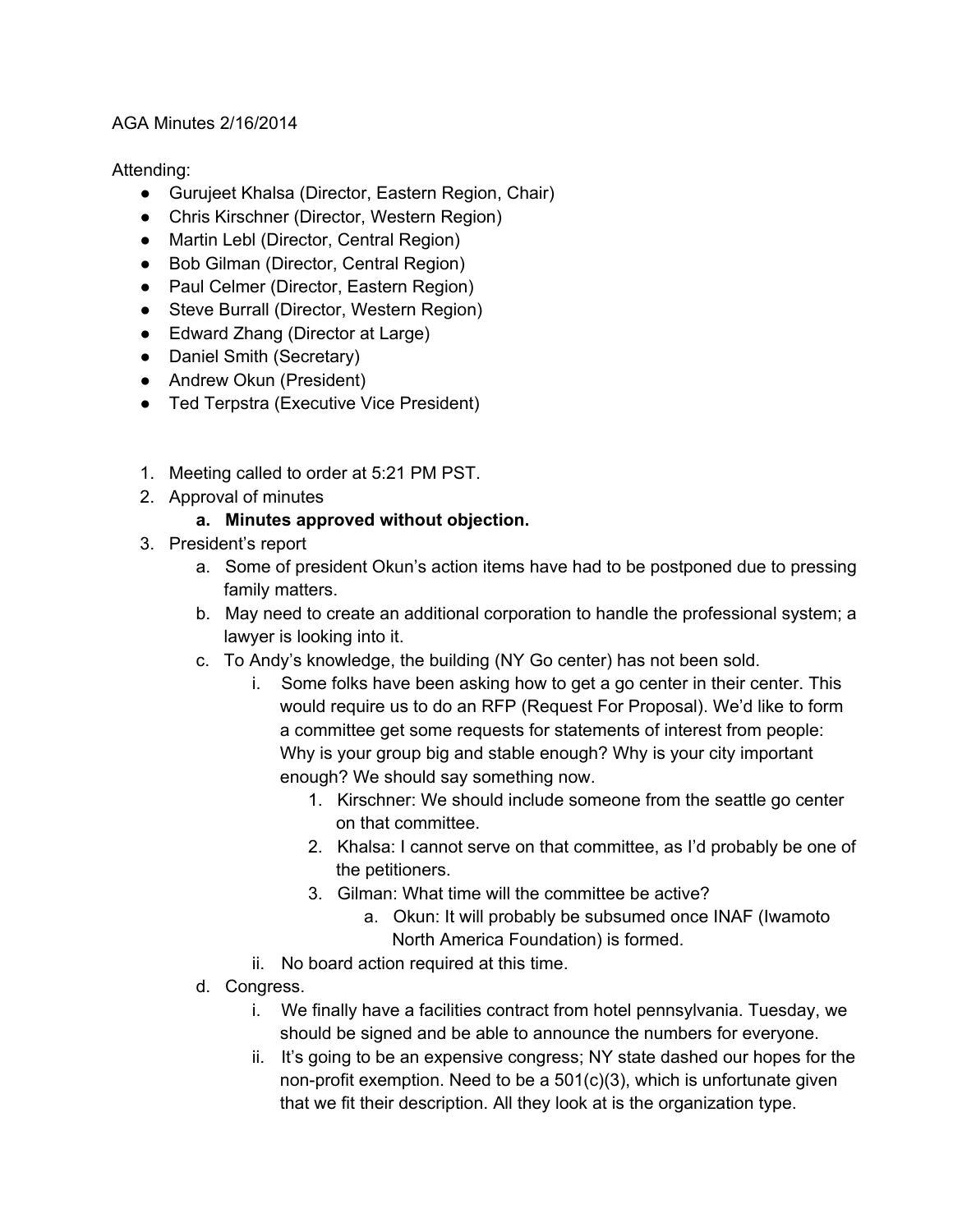- iii. Khalsa: Can the board do anything to aid this process?
	- 1. Okun: I don't think so. You guys can't make the hotel or the state of NY answer faster. We're trying to do the registration site in parallel, etc.
- iv. Gilman: No meal plan, right? What will meals cost in the area?
	- 1. Correct. We will include a per diem for food for comped attendees. We don't have an estimate for meal cost at the moment.
- v. Zhang: Can you clarify why the tax-exempt application was declined? When I organize the NA Go Convention in 2013, I heard some local club has the tax exempt status when paying hotels. It will be a huge saving for go players if we can get the tax exemption.?
	- 1. Okun: We applied and were denied. Their language tracks the federal definition for 501(c)(3), but instead of looking at the description they just ask if you're a 501(c)(3), and we're not, we're a 501(c)(4).
- vi. Khalsa: did we have to commit to a number of rooms?
	- 1. Okun: Yes, but we can change it up until a month before the congress.
- e. Summer camp: Amanda and Fernando have a place in PA. They're going to do it the week before congress.
- 4. AGA rules question
	- a. Burrall: currently, the rule is that a move is over when the player's hand leaves the stone. Would like to change to having a move be over when the stone comes to rest. Basically, defining a move as touching the board instead of releasing the stone. Would like to send this to rules committee to have official language drafted.
		- i. Okun: We have a committee, but haven't referred them anything in many years. I may have to reform it.
		- ii. Kirschner: I think you're talking about tournament regulations, not rules. I think it's appropriate to have two or three people look at updating our tournament regulations. For example, they don't say anything about recording games with electronic devices.
		- iii. Burrall: I agree with all that. But I want a change in the rules themselves.
		- iv. Okun: let me hasten this: Is it the sense of the board that we should have a rules committee, and should we refer this to them.
		- v. (Discussion)
		- vi. Khalsa: so in terms of procedure, the way it would work is a committee recommends a change, and this board approves it?
			- 1. (agreement)
		- vii. Okun: I will look into assembling a committee of rules and conduct.
- 5. Distance learning.
	- a. Kirschner: The Nihon Ki-In was approached by the Seattle go center to have a pro teacher in Japan teach remotely via videoconference. They're willing to put some funds into a system to do that. This could be good for schools that don't have a